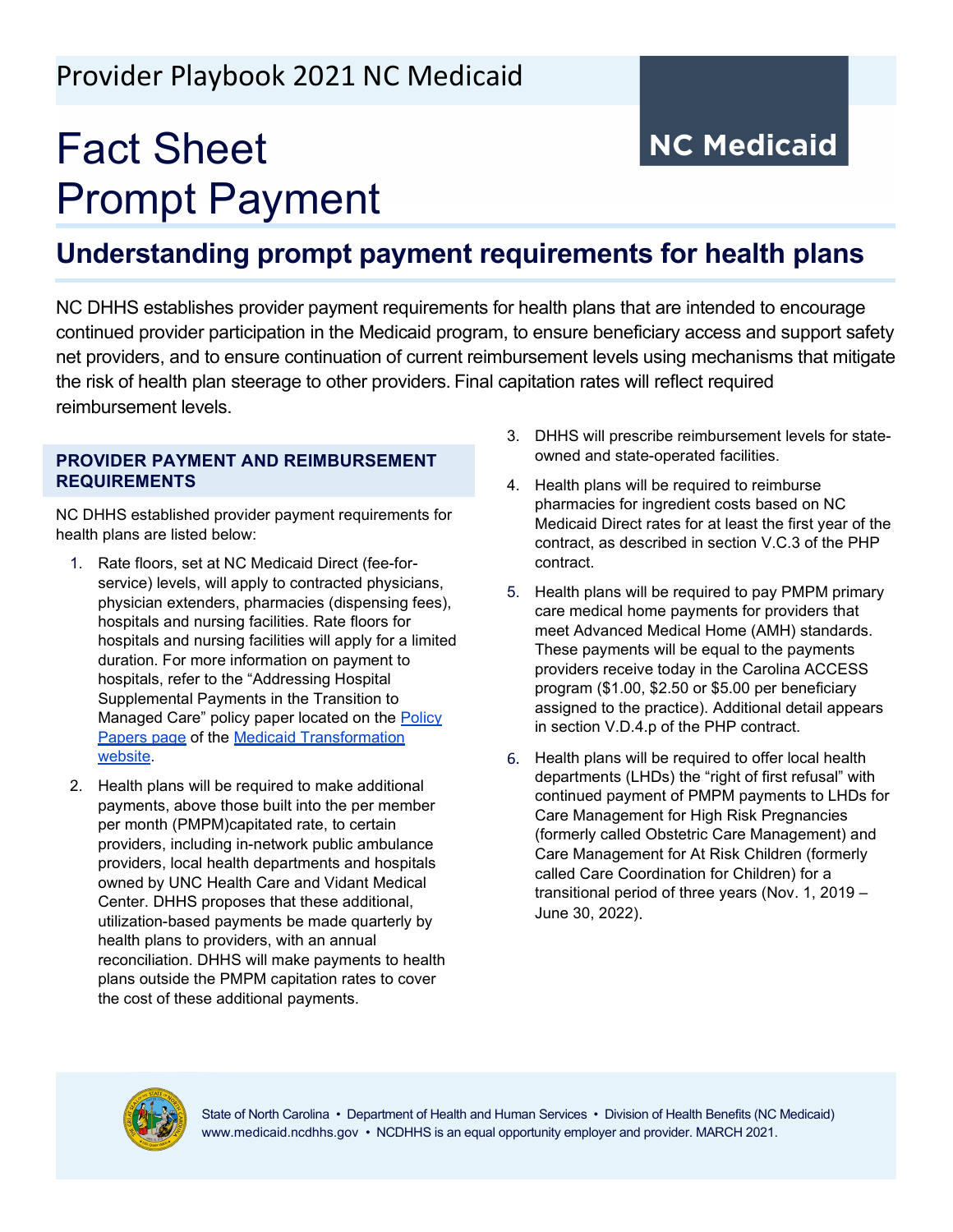#### **PROMPT PAYMENT**

Health plans are responsible for claims processing and timely payments to providers for claims submitted within 180 days of the date of service. Health plans must, within 18 calendar days of receiving the Medical claim, notify the provider whether the claim is clean or request all additional information needed to timely process the claim. If the claim is clean, the health plan must pay or deny within 30 days of receipt.

Health plans will be required to act on additional information that is submitted by a provider within the required timeframe. Health plans that do not pay claims within the required timeframe according to prompt pay requirements will bear interest at the annual rate of 18 percent beginning on the date following the day on which the claim should have been paid or was underpaid. In addition to interest, a health plan shall pay the provider a penalty equal to one percent of the claim per day. Providers do not have to make separate requests to the health plan for interest or penalty payments and are not

required to submit another claim to collect the interest and penalty.

#### **PROMPT PAYMENT FOR PHARMACY CLAIMS**

- 1. The PHP shall within 14 calendar days of receiving a Pharmacy Claim pay or deny a Clean Pharmacy Claim or pend the claim and request from the provider all additional information needed to timely process the claim.
- 2. A Pharmacy Pended Claim shall be paid or denied within 14 calendar days of receipt of the requested additional information.

#### **PAYMENT BY ELECTRONIC FUNDS TRANSFER**

Each health plan has specific guidance to follow for enrollment in electronic funds transfers for payments. Your banking information from NCTracks will **not** transfer to the health plan(s).

#### **APPEALS**

| <b>PHP</b>                                      | Appeals Process (underpayment, denials, etc)                                                                                                                                                                                                                                                                                                                                                                                                                                                                                                                                                                                                                                                                                                                                                                                                                                                                                                                                                                                                                                                                                                            |
|-------------------------------------------------|---------------------------------------------------------------------------------------------------------------------------------------------------------------------------------------------------------------------------------------------------------------------------------------------------------------------------------------------------------------------------------------------------------------------------------------------------------------------------------------------------------------------------------------------------------------------------------------------------------------------------------------------------------------------------------------------------------------------------------------------------------------------------------------------------------------------------------------------------------------------------------------------------------------------------------------------------------------------------------------------------------------------------------------------------------------------------------------------------------------------------------------------------------|
| <b>AmeriHealth Caritas</b><br>North Carolina    | Providers must file a claim inquiry no later than 180 days from the date of service of 60<br>calendar days after the payment, denial or recoupment of a timely claim submission,<br>whichever is latest. Claim inquiries must be submitted in writing to the appropriate address,<br>by phone 888-738-0004, or through the NaviNet secure provider portal<br>(www.navinet.navimedix.com).                                                                                                                                                                                                                                                                                                                                                                                                                                                                                                                                                                                                                                                                                                                                                               |
| <b>Blue Cross Blue Shield</b><br>North Carolina | Providers can file a claims complaint to Blue Cross NC in writing to the appropriate address,<br>by phone at 844-594-5072, or via the Availity Portal secure provider payment appeal tool<br>(https://www.availity.com). Blue Cross NC will resolve provider grievances within 30 calendar<br>days. In the case that a provider disagrees with the outcome of the complaint, the provider<br>can file an appeal. The appeal must be filed within 30 calendar days from the date which: (a)<br>the Provider received written notice from Blue Cross NC of the decision giving rise to the<br>right to the appeal; or (b) Blue Cross NC should have taken a required action but failed to<br>take such action. Provider appeals must be submitted in writing to the appropriate address or<br>via the Availity portal secure provider Payment Appeal Tool (https://www.availity.com). Blue<br>Cross NC will acknowledge receipt of each appeal request within five calendar days of<br>receipt of the request. Blue Cross NC will provide written notice of the decision of the appeal<br>within 30 calendar days of receiving a complete appeal request. |
| <b>Carolina Complete</b><br><b>Health</b>       | Providers must file a claims complaint within 30 calendar days from the date of the Medicaid<br>Remittance. A provider claim complaint must be submitted in writing to the appropriate<br>address, by phone at 919-527-6666, or via email to<br>QOC CIR@CarolinaCompleteHealth.com. Carolina Complete Health has 30 calendar days<br>to review the complaint, make a determination, and notify the provider of their decision. In the<br>case that a provider disagrees with the outcome of the complaint, the provider can file an<br>appeal. The appeal must be filed within 30 calendar days from the date the provider receives<br>written notice from Carolina Complete Health of the decision giving rise to the right to appeal.<br>Provider appeals must be submitted in writing to the appropriate address. Carolina Complete<br>Health will acknowledge receipt of each appeal within five calendar days after receiving an<br>appeal. Carolina Complete Health will resolve each appeal within 15 business days                                                                                                                              |